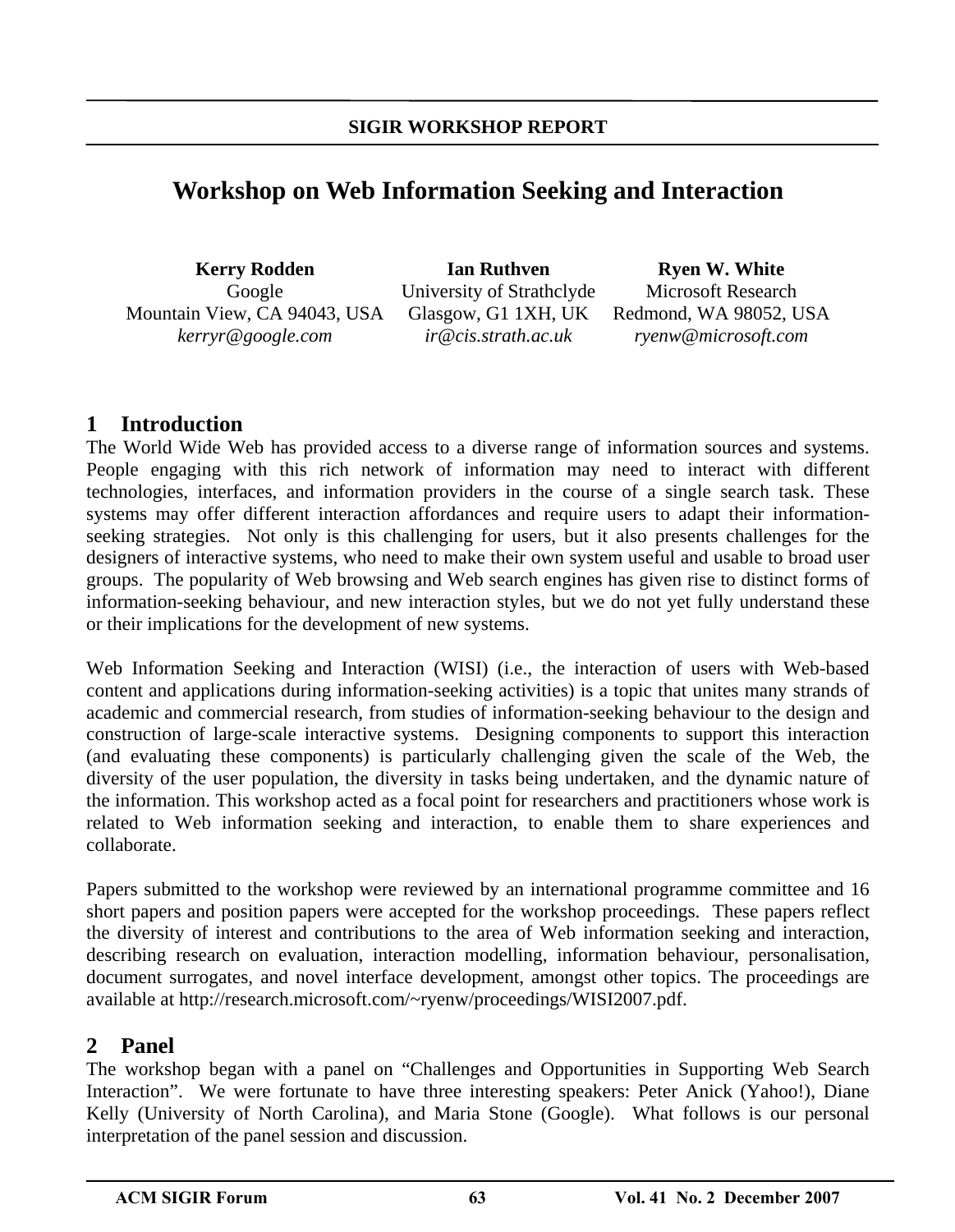Maria Stone has led the user experience research team at Google for six years. Maria covered usability and evaluation issues from a Web search engine perspective. Web search engine developers and evaluators face similar problems to other practitioners with a generally unknown, and diverse user population, and an extremely diverse set of data. Data quality itself is the biggest issue for search engine developers. In her panel address Maria started off by reminding us that many Google users are actually infrequent users who, although they may have complex information needs, interact in very simple ways with the tools available. Major challenges are, therefore, understanding what users want when searching and also how to best to support their searching through new search features. A separate, related, challenge is how to provide these features in a way that does not reduce the efficiency of current Web search tools.

Peter Anick presented three main challenges to developing new methods of interaction: discoverability, content, and learnability. He presented a fascinating characterisation of typical search engine users, characterising them as generally:

- Risk averse do not use interface features they do not understand
- Cognitive misers do not want to think deeply when specifying queries
- Having tunnel vision focus specifically on a portion of the results page near the first result
- Reluctant to use help offered unwilling to utilise textual descriptions of interface features

This should not be seen as a negative characterisation, but rather a set of generalisations about typical interactions with a search engine. Such behaviour raises interesting challenges, including how to empower users to have more control and input into their interaction, how to cope with different types of searches (such as exploratory search), and what tools are appropriate for investigation of behaviour and evaluation. Peter also gave an interesting demo on the some of the to-be-released interaction features from Yahoo's "search assist" tool which led to important discussion on how to encourage searchers to provide more information to the search system.

Diane Kelly then turned the discussion to the fundamentals of Web information seeking and interaction by presenting a series of questions about the direction and nature of the field. In the WISI area, for example, what kind of activities are we (and should we) be engaged in? Are we, for example, really trying to learn about users and their needs or just treating users as black boxes and examining only their output? Are any lessons we learn from user studies generalisable into solid principles that can be applied in different situations? A core question posed is whether the field is only an applied science - or whether it is even a science at all. Certainly the area of search systems itself has many applications, but what about the methodologies and models we develop – are these good science? These questions have many implications for the community, how it develops, and how it evaluates its own progress.

## **3 Breakout sessions**

The panel was followed by breakout sessions where participants were asked to form small groups and present solutions to problems set by the panelists and organisers. Each group was asked to discuss the problem and report.

Two main issues arose from the discussions: (i) tasks and (ii) improving the search experience.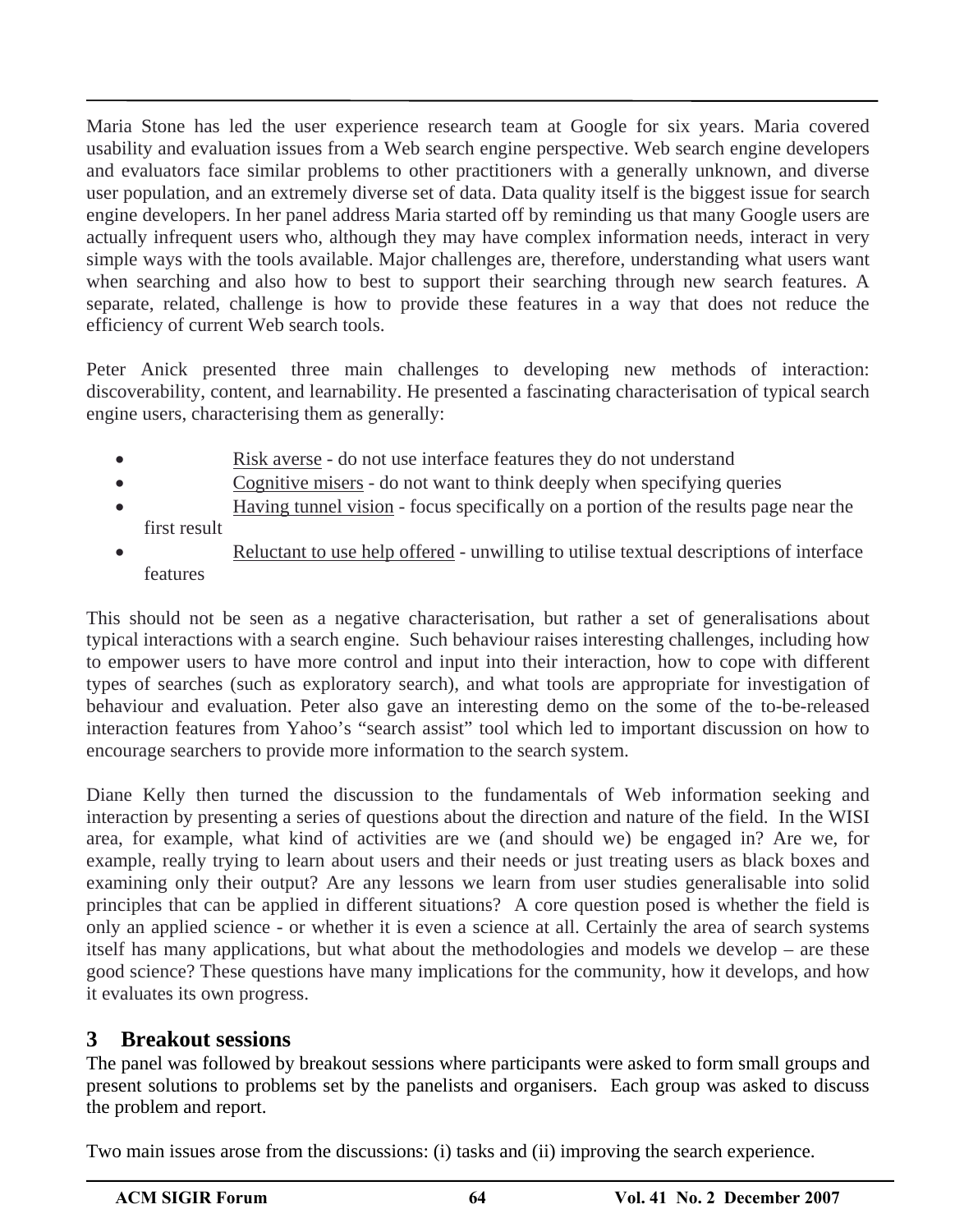Tasks: Many search engines perform well for some types of tasks. For example, Google is generally excellent for fact-finding searches. However other types of task require increased support. Knowing more about which tasks require such support and what type of support would be useful was a central issue across the discussions.

Improving the search experience: If we are to improve search engine effectiveness across a range of tasks, how might this be achieved in practice? Are better systems or better interfaces more fruitful areas of investigation?

Tackling the overall search experience was an important issue. One group, whose conclusions were presented by Mark Smucker of UMass, identified a spectrum of possible solutions, from manuallyled approaches (based on improved information literacy and teaching) through to automatic, systembased, approaches (based on more intelligent systems). We coarsely present this useful spectrum below.



One implication of this spectrum is that not all advances in search engine effectiveness need be those arising from technical developments. That is, education and awareness of existing tools can be crucial to successful searching.

## **4 Presented papers**

The first afternoon session consisted of short paper presentations. We selected 4 papers from those appearing in the proceedings that reflected common themes within the papers submitted for the workshop.

Shady Elbassuoni presented his paper *Adaptive Personalization of Web Search,* co-authored with Julia Luxenburger and Gerhard Weikum, which proposed a system architecture for adapting search results to a user's search tasks. This client-side model captures user interactions, specifically HTTP traffic, so that the personalisation system can capture user queries, result clicks and page visits. Information on previous searches is used to predict what type of search a user is carrying out and reorder search results to adapt to that type of search. A repeat query, for example, is seen an attempt to re-find previously seen information and are prioritised in the results list. A comparison with a nonadaptive search engine shows promising results.

Kerry Rodden presented *Exploring How Mouse Movements Relate to Eye Movements on Web Search Results Pages,* co-authored with Xin Fu. The study presented in this paper attempted to correlate mouse movements (as opposed to simple mouse clicks) with eye-tracking data. In this exploratory study eye movements and mouse movements did show a reasonably good correlation. The study also showed interesting behaviours with the mouse. For example a small number of participants used the mouse pointer as a reading aid, moving the mouse across the text they were reading. Other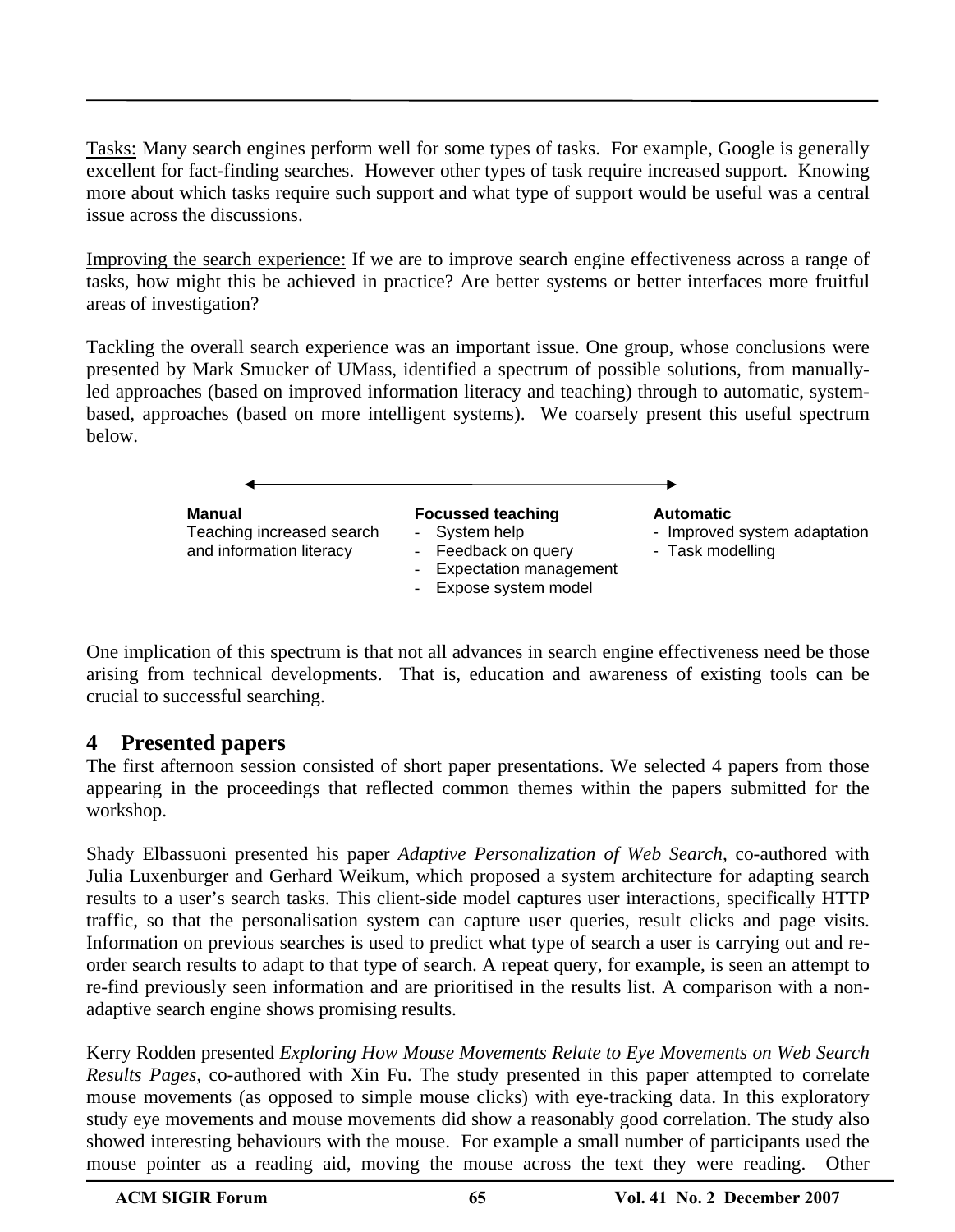participants left the mouse pointer at an interesting result in order to 'mark' the result whilst they scanned other results. Work such as this open up new ways of measuring interactive search behaviour and giving new insights into online searching.

Elaine Toms presented *Evaluating Engagement in Interactive Search* co-authored with Heather O'Brien in which they propose user engagement as a new metric for evaluating interactive search systems. Engagement here represents a higher-order construct that expresses the level of positive involvement in a task or process. Engagement is a compound construct and Toms and O'Brien discuss the methodological issues involved in estimating such a complex, but useful, metric both in terms of measuring the outcome – how engaged were users in a search – and the process of searching – how does engagement change and manifest itself during a period of interaction?

The final paper titled "Clickthrough-based Measures of Search Engine Performance" which was coauthored by Craig Macdonald, and Iadh Ounis was presented by Erik Graf. Within this paper they examined an important issue in interactive information seeking and search, namely how to model interactive search behaviour. They present a framework for modelling interactive search behaviour based on a taxonomy that arranges loggable interaction features such as the query, user ID, and query submission timestamp into user related, request related, or result related groups. This framework, instantiated within an intranet retrieval system, was used to test various hypotheses about user interaction. One of which was for example whether clickthrough behaviour can be used to infer the success of search sessions? A particular example presented to outline the potential of their approach lay in the successful identification of a period of system failure via analysis of interaction patterns.

### **5 Discussion**

Our workshop ended with a plenary discussion on the themes arising from the discussions throughout the event, the background papers, and breakout sessions. Here we summarise some of these themes and the discussions arising.

- How to get more from users about what they want and how do we obtain this information in a way that that involves the least intrusion? Web search engines have provided simple models of interaction and users have learnt a particular model of interaction. Going beyond this, by asking users to provide more information themselves, may be difficult unless we can, at the same time, make clear the benefits of providing more information.
- Diane Kelly, in her panel address, raised the question of what type of science(s) we are engaged in. One point raised in response was that our field has an increasingly heavy industrial component and both sides of the academic/industrial fence need guidance on what the other side wants. From the audience, the academics were clear that they wanted data whereas practioners wanted general, coherent principles of interaction.
- What concepts are (most) useful for investigation? A recurring concept was that of task, reflecting the increased interest in this concept within the community. This led into a discussion of the granularity of investigation appropriate for learning about searchers and search behaviour of the individual characteristics that are important in search interaction such as age, information literacy, and information poverty. The issue of information literacy led back to a discussion on the education of users – most Web users have little training in online searching – and the possible dangers of users passively accepting search results.
- The issue of success and user satisfaction was another recurring theme throughout the day. Participants from a background in more traditional system-based evaluation were keen for a